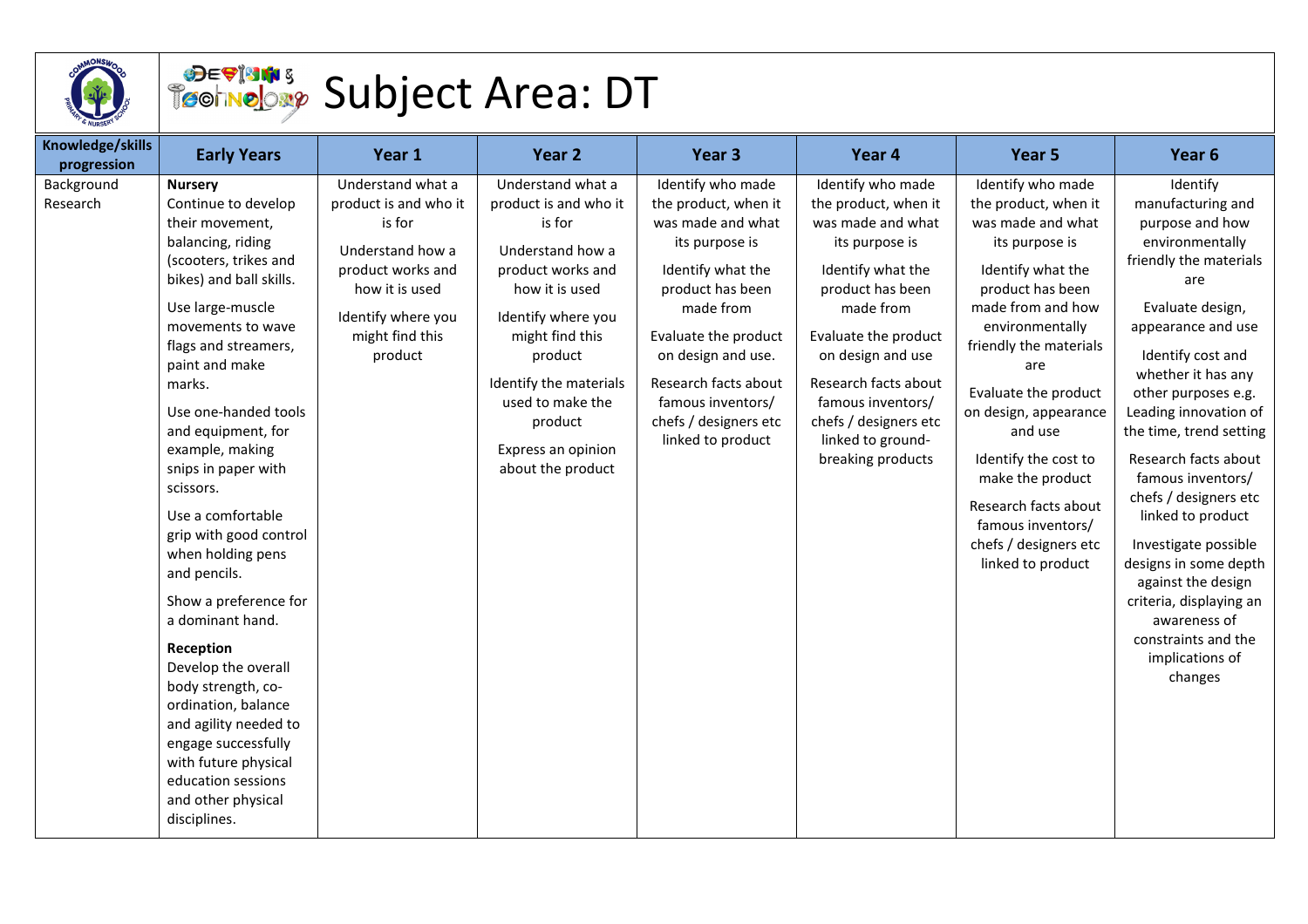| Develop their small                                                                                                                                                                                                                                                                                                                                                                                                                                                                                                                                                                                                                                                                                        |                                                                                                                                                                                                                                                                                                                                                                                                                                                                                    |                                                                                                                                                                                                                                                                                                                                                                                                                                                                                                                                                                                       |                                                                                                                                                                                                                                                                                                                                                                                                                                                                                                                                                  |                                                                                                                                                                                                                                                                                                                                                                                                                                                                                                                                                                      |                                                                                                                                                                                                                                                                                                                                                                                                                                                                                                                                                                                                 | Year 6                                                                                                                                                                                                                                                                                                                                                                                                                                                                                                                                  |
|------------------------------------------------------------------------------------------------------------------------------------------------------------------------------------------------------------------------------------------------------------------------------------------------------------------------------------------------------------------------------------------------------------------------------------------------------------------------------------------------------------------------------------------------------------------------------------------------------------------------------------------------------------------------------------------------------------|------------------------------------------------------------------------------------------------------------------------------------------------------------------------------------------------------------------------------------------------------------------------------------------------------------------------------------------------------------------------------------------------------------------------------------------------------------------------------------|---------------------------------------------------------------------------------------------------------------------------------------------------------------------------------------------------------------------------------------------------------------------------------------------------------------------------------------------------------------------------------------------------------------------------------------------------------------------------------------------------------------------------------------------------------------------------------------|--------------------------------------------------------------------------------------------------------------------------------------------------------------------------------------------------------------------------------------------------------------------------------------------------------------------------------------------------------------------------------------------------------------------------------------------------------------------------------------------------------------------------------------------------|----------------------------------------------------------------------------------------------------------------------------------------------------------------------------------------------------------------------------------------------------------------------------------------------------------------------------------------------------------------------------------------------------------------------------------------------------------------------------------------------------------------------------------------------------------------------|-------------------------------------------------------------------------------------------------------------------------------------------------------------------------------------------------------------------------------------------------------------------------------------------------------------------------------------------------------------------------------------------------------------------------------------------------------------------------------------------------------------------------------------------------------------------------------------------------|-----------------------------------------------------------------------------------------------------------------------------------------------------------------------------------------------------------------------------------------------------------------------------------------------------------------------------------------------------------------------------------------------------------------------------------------------------------------------------------------------------------------------------------------|
| motor skills so that<br>they can use a range<br>of tools competently,<br>safely and confidently.<br>Suggested tools:<br>pencils for drawing<br>and writing,<br>paintbrushes, scissors,<br>knives, forks and<br>spoons.                                                                                                                                                                                                                                                                                                                                                                                                                                                                                     |                                                                                                                                                                                                                                                                                                                                                                                                                                                                                    |                                                                                                                                                                                                                                                                                                                                                                                                                                                                                                                                                                                       |                                                                                                                                                                                                                                                                                                                                                                                                                                                                                                                                                  |                                                                                                                                                                                                                                                                                                                                                                                                                                                                                                                                                                      |                                                                                                                                                                                                                                                                                                                                                                                                                                                                                                                                                                                                 |                                                                                                                                                                                                                                                                                                                                                                                                                                                                                                                                         |
| Developing,<br><b>Nursery</b><br>Select and use<br>planning and<br>activities and<br>communicating<br>ideas<br>resources, with help<br>when needed. This<br>Design and<br>helps them to achieve<br>make<br>a goal they have<br>chosen, or one which<br>is suggested to them.<br>Develop their own<br>ideas and then decide<br>which materials to use<br>to express them.<br>Choose the right<br>resources to carry out<br>their plan.<br>Collaborate with<br>others to manage<br>large items, such as<br>moving a long plank<br>safely, carrying large<br>hollow blocks. . Use<br>all their senses in<br>hands-on exploration<br>of natural materials.<br>Explore collections of<br>materials with similar | Begin to draw on their<br>own experience to<br>help generate ideas<br>Begin to develop their<br>ideas through talk and<br>drawings. Make<br>templates and mock<br>ups of their ideas<br>using materials or ICT<br>Use equipment safely<br>using appropriate<br>materials and<br>techniques<br>Describe how a<br>product works<br>With some support,<br>begin to explore and<br>use simple<br>mechanisms. For<br>example, use sliders in<br>moving pictures,<br>hinges into models. | Start to generate<br>ideas by drawing on<br>their own and other<br>people's experiences.<br>Begin to develop their<br>design ideas through<br>discussion,<br>observation, drawing<br>and modelling.<br>Identify a purpose for<br>what they intend to<br>design and make.<br>Understand how to<br>identify a target group<br>for what they intend<br>to design and make<br>based on a design<br>criteria.<br>Develop their ideas<br>through talk and<br>drawings and label<br>parts. Make templates<br>and mock ups of their<br>ideas using materials<br>or ICT.<br>Select appropriate | With growing<br>confidence generate<br>ideas for an item,<br>considering its<br>purpose and the<br>user/s.<br>Start to order the<br>main stages of making<br>a product. Identify a<br>purpose and establish<br>criteria for a<br>successful product.<br>Understand how well<br>products have been<br>designed, made, what<br>materials have been<br>used and the<br>construction<br>technique.<br>Start to understand<br>whether products can<br>be recycled or reused.<br>Know to make<br>drawings and models<br>with labels when<br>designing. | Start to generate<br>ideas, considering the<br>purposes for which<br>they are designing-<br>link with Mathematics<br>and Science.<br>Confidently make<br>labelled<br>drawings/models<br>from different views<br>showing specific<br>features.<br>Develop a clear plan<br>and suggest<br>alternative methods<br>of making. Identify<br>strengths and areas<br>for development.<br>When planning<br>consider the views of<br>others, including<br>intended users, to<br>improve their work.<br>When planning<br>explain their choice of<br>materials and<br>components | Start to generate,<br>develop, model and<br>communicate their<br>ideas through<br>discussion, annotated<br>sketches, cross-<br>sectional and<br>exploded diagrams,<br>prototypes, pattern<br>pieces.<br>Begin to use research<br>and develop design<br>criteria to inform the<br>design of innovative,<br>functional, appealing<br>products that are fit<br>for purpose.<br>Identify the specific<br>needs of my chosen<br>user and evaluating it<br>against design brief<br>With growing<br>confidence apply a<br>range of finishing<br>techniques, including<br>those from art and<br>design. | Accurately apply a<br>range of finishing<br>techniques, including<br>those from art and<br>design.<br>Draw up a<br>specification for their<br>design-link with<br>Mathematics and<br>Science.<br>Plan the order of their<br>work, choosing<br>appropriate materials,<br>tools and techniques.<br>Suggest alternative<br>methods of making if<br>the first attempts fail.<br>Identify the strengths<br>and areas for<br>development in their<br>ideas and products.<br>Know how much<br>products cost to<br>make, how<br>sustainable and |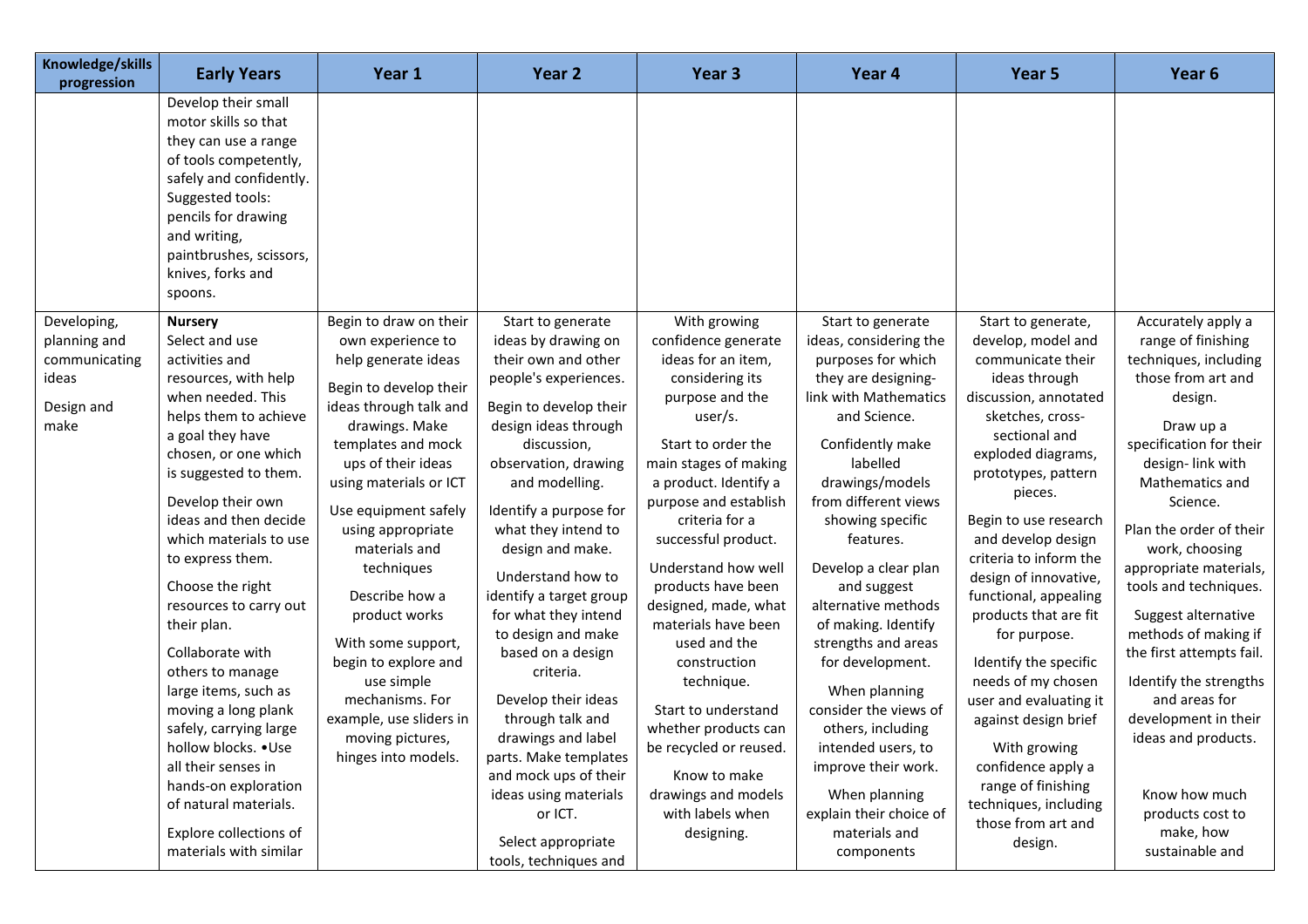| Knowledge/skills<br>progression | <b>Early Years</b>                                                                                                                                                                                                                                                                                                                                                                                                                                                                                                                                                                                                                                                                                                                          | Year 1 | Year 2                                                                                                                                                                                                                                                                                                                                                          | Year <sub>3</sub>                                                                                                                                                                                                                                                                            | Year 4                                                                                                                                                                                                                                                                                                                                                                                                                                                                                                                                                                                                             | Year 5                                                                                                                                                                                                                                                                                                                                                                                                                                                                                                                                                                                                                                                                                                              | Year 6                                                                                                                                                                                                                                                                                                                                                                                                                                                            |
|---------------------------------|---------------------------------------------------------------------------------------------------------------------------------------------------------------------------------------------------------------------------------------------------------------------------------------------------------------------------------------------------------------------------------------------------------------------------------------------------------------------------------------------------------------------------------------------------------------------------------------------------------------------------------------------------------------------------------------------------------------------------------------------|--------|-----------------------------------------------------------------------------------------------------------------------------------------------------------------------------------------------------------------------------------------------------------------------------------------------------------------------------------------------------------------|----------------------------------------------------------------------------------------------------------------------------------------------------------------------------------------------------------------------------------------------------------------------------------------------|--------------------------------------------------------------------------------------------------------------------------------------------------------------------------------------------------------------------------------------------------------------------------------------------------------------------------------------------------------------------------------------------------------------------------------------------------------------------------------------------------------------------------------------------------------------------------------------------------------------------|---------------------------------------------------------------------------------------------------------------------------------------------------------------------------------------------------------------------------------------------------------------------------------------------------------------------------------------------------------------------------------------------------------------------------------------------------------------------------------------------------------------------------------------------------------------------------------------------------------------------------------------------------------------------------------------------------------------------|-------------------------------------------------------------------------------------------------------------------------------------------------------------------------------------------------------------------------------------------------------------------------------------------------------------------------------------------------------------------------------------------------------------------------------------------------------------------|
|                                 | and/or different<br>properties.<br>Talk about what they<br>see, using a<br>wide vocabulary.<br>Explore how things<br>work.<br>Explore and talk about<br>different forces they<br>can feel.<br>Talk about the<br>differences between<br>materials and changes<br>they notice.<br>Explore different<br>materials freely, to<br>develop their ideas<br>about how to use<br>them and what<br>to make.<br>Join different<br>materials and explore<br>different textures.<br>Reception<br>Return to and build on<br>their previous<br>learning, refining<br>ideas and developing<br>their ability to<br>represent them.<br>Confidently and safely<br>use a range of large<br>and small apparatus<br>indoors and outside,<br>alone and in a group. |        | materials, explaining<br>my choices and add<br>features to my design<br>Make suggestions for<br>improvements<br>For structures and<br>mechanisms, develop<br>a product that has<br>one mechanism that<br>connects to another<br>that move in sync<br>Explore and use<br>winding mechanisms.<br>Begin to incorporate<br>wheels and axles into<br>their products. | When planning<br>explain their choice of<br>materials and<br>components including<br>function and<br>aesthetics.<br>Choose appropriate<br>tools, equipment,<br>materials,<br>components and<br>techniques.<br>Use tools and<br>equipment with some<br>accuracy to cut and<br>shape materials | according to function<br>and aesthetic.<br>Identify stages of<br>making in the design<br>brief<br>Choose appropriate<br>tools, equipment,<br>materials,<br>components and<br>techniques.<br>Test materials for<br>appropriateness of<br>use and justify choices<br>Evaluate my product<br>against a design brief<br>Identify where<br>evaluation of the<br>design and making<br>process has led to<br>improvements in the<br>product.<br>With increasing<br>independence<br>produce models that<br>incorporate<br>mechanical systems<br>such as levers,<br>linkages or pneumatic<br>systems to create<br>movement. | Draw up a<br>specification for their<br>design-link with<br>Mathematics and<br>Science.<br>Use results of<br>investigations,<br>information sources,<br>including ICT when<br>developing design<br>ideas.<br>With growing<br>confidence select<br>appropriate materials,<br>tools and techniques.<br>Start to understand<br>how much products<br>cost to make, how<br>sustainable and<br>innovative they are<br>and the impact<br>products have beyond<br>their intended<br>purpose.<br>Begin to consider a<br>wider range of<br>specialist functions<br>Begin to understand<br>how mechanical<br>systems such as cams<br>create movement.<br>Design and make a<br>product that<br>incorporates a cam<br>mechanism. | innovative they are<br>and the impact<br>products have beyond<br>their intended<br>purpose.<br>Bearing in mind the<br>way the product will<br>be used, evaluate<br>critically both the<br>appearance and<br>function<br>Identify in my<br>evaluation why I<br>made changes to my<br>design as it developed<br>In structures and<br>mechanisms, develop<br>a product that has<br>rotating parts and an<br>electrical motor, such<br>as a pulley system or<br>cams. |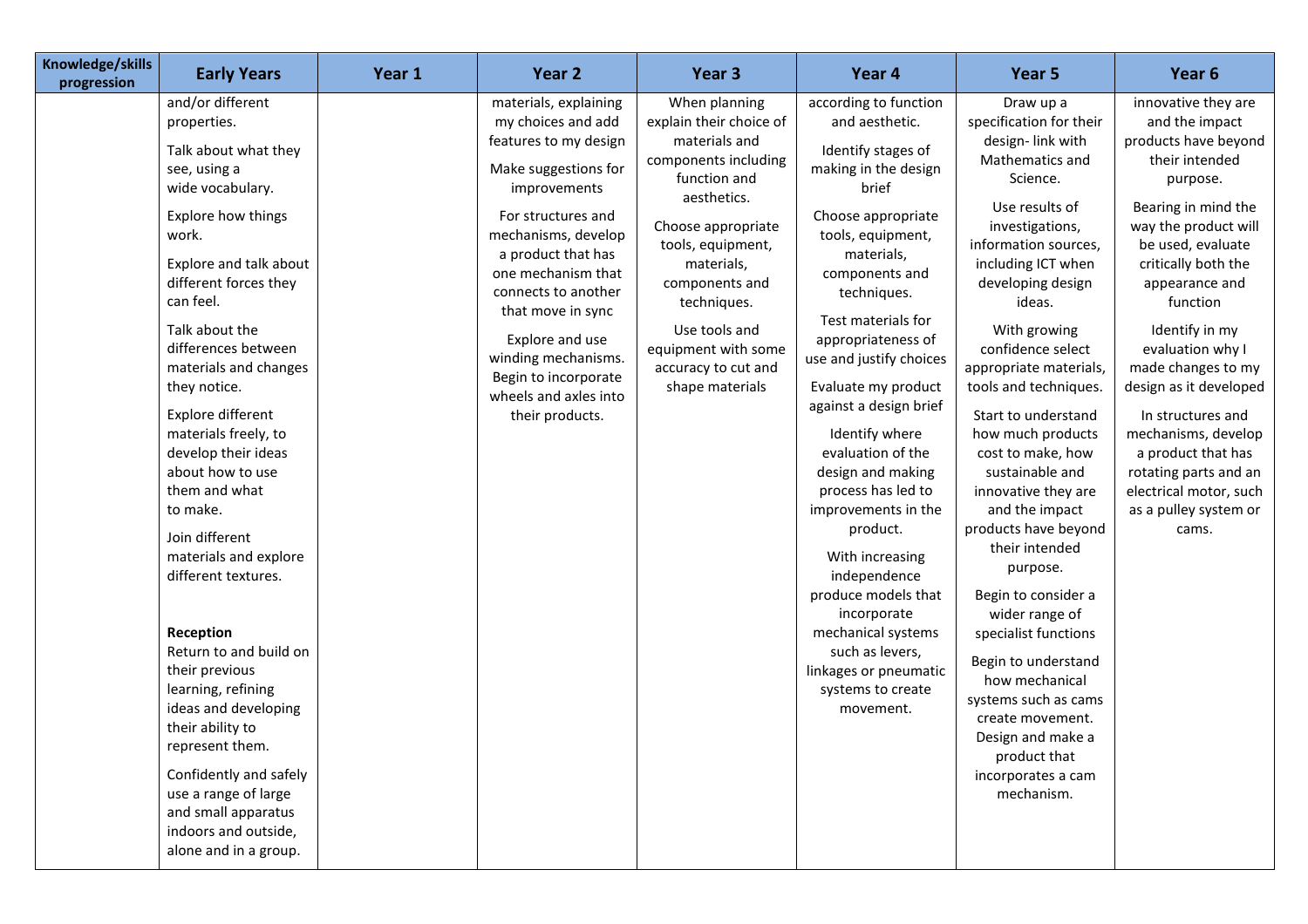| Knowledge/skills<br>progression         | <b>Early Years</b>                                                                                                                                                                                                                                                                                                                                                                                                                                                                  | Year 1                                                                                                                                                                                                                                                                                                                                                                         | Year <sub>2</sub>                                                                                                                                                                                                                                                                                                                                                                                                                                                                           | Year 3                                                                                                                                                                                                                                                                                                                                                                                                                                                                                                                                                                      | Year 4                                                                                                                                                                                                                                                                                                                                                                                                                                                                                                     | Year 5                                                                                                                                                                                                                                                                                                                                                                              | Year 6                                                                                                                                                                                                                                                                                                                                                                                                                                                                                              |
|-----------------------------------------|-------------------------------------------------------------------------------------------------------------------------------------------------------------------------------------------------------------------------------------------------------------------------------------------------------------------------------------------------------------------------------------------------------------------------------------------------------------------------------------|--------------------------------------------------------------------------------------------------------------------------------------------------------------------------------------------------------------------------------------------------------------------------------------------------------------------------------------------------------------------------------|---------------------------------------------------------------------------------------------------------------------------------------------------------------------------------------------------------------------------------------------------------------------------------------------------------------------------------------------------------------------------------------------------------------------------------------------------------------------------------------------|-----------------------------------------------------------------------------------------------------------------------------------------------------------------------------------------------------------------------------------------------------------------------------------------------------------------------------------------------------------------------------------------------------------------------------------------------------------------------------------------------------------------------------------------------------------------------------|------------------------------------------------------------------------------------------------------------------------------------------------------------------------------------------------------------------------------------------------------------------------------------------------------------------------------------------------------------------------------------------------------------------------------------------------------------------------------------------------------------|-------------------------------------------------------------------------------------------------------------------------------------------------------------------------------------------------------------------------------------------------------------------------------------------------------------------------------------------------------------------------------------|-----------------------------------------------------------------------------------------------------------------------------------------------------------------------------------------------------------------------------------------------------------------------------------------------------------------------------------------------------------------------------------------------------------------------------------------------------------------------------------------------------|
|                                         | Create collaboratively,<br>sharing ideas,<br>resources and skills.<br>Explore, use and<br>refine a variety of<br>artistic effects to<br>express their ideas<br>and feelings.<br>Create collaboratively,<br>sharing ideas,<br>resources and skills.                                                                                                                                                                                                                                  |                                                                                                                                                                                                                                                                                                                                                                                |                                                                                                                                                                                                                                                                                                                                                                                                                                                                                             |                                                                                                                                                                                                                                                                                                                                                                                                                                                                                                                                                                             |                                                                                                                                                                                                                                                                                                                                                                                                                                                                                                            |                                                                                                                                                                                                                                                                                                                                                                                     |                                                                                                                                                                                                                                                                                                                                                                                                                                                                                                     |
| Evaluating<br>processes and<br>products | <b>Nursery</b><br>Share their creations<br>with adults and peers.<br>Reception<br>Show resilience and<br>perseverance in the<br>face of challenge.<br><b>Nursery + Reception</b><br>Developing<br>Characteristics of<br>Effective Learning -<br>Playing and exploring<br>(Children investigate<br>and experience<br>things, and 'have a<br>go'.)<br>Active learning<br>(Children concentrate<br>and keep on trying if<br>they encounter<br>difficulties and enjoy<br>achievements.) | Start to evaluate their<br>product by discussing<br>how well it works in<br>relation to the<br>purpose (design<br>criteria).<br>When looking at<br>existing products<br>explain what they like<br>and dislike about<br>products and why.<br>Begin to evaluate<br>their products as they<br>are developed,<br>identifying strengths<br>and possible changes<br>they might make. | Evaluate their work<br>against their design<br>criteria.<br>Look at a range of<br>existing products<br>explain what they like<br>and dislike about<br>products and why.<br>Start to evaluate their<br>products as they are<br>developed, identifying<br>strengths and possible<br>changes they might<br>make.<br>With confidence talk<br>about their ideas,<br>saying what they like<br>and dislike about<br>them, making sure to<br>suggest at least one<br>improvement to their<br>design | Start to evaluate their<br>product against<br>original design criteria<br>e.g., how well it meets<br>its intended purpose<br>Begin to disassemble<br>and evaluate familiar<br>products and consider<br>the views of others to<br>improve them.<br>Evaluate the key<br>designs of individuals<br>in design and<br>technology has helped<br>shape the world.<br>For structures and<br>mechanisms, ensure<br>children are<br>understanding simple<br>pneumatic systems,<br>developing a product<br>that has one or more<br>moving parts<br>controlled by a<br>pneumatic system | Evaluate their<br>products carrying out<br>appropriate tests.<br>Start to evaluate their<br>work both during and<br>at the end of the<br>assignment.<br>Be able to<br>disassemble and<br>evaluate familiar<br>products and consider<br>the views of others to<br>improve them.<br>Evaluate the key<br>designs of individuals<br>in design and<br>technology has helped<br>shape the world, of<br>both their own and<br>others' products<br>Combine several<br>types of mechanisms<br>(levers and linkages) | Start to evaluate a<br>product against the<br>original design<br>specification and by<br>carrying out tests.<br>Evaluate their work<br>both during and at the<br>end of the<br>assignment.<br>Begin to evaluate it<br>personally and seek<br>evaluation from<br>others.<br>Evaluate the key<br>designs of individuals<br>in design and<br>technology has helped<br>shape the world. | Evaluate their<br>products, identifying<br>strengths and areas<br>for development, and<br>carrying out<br>appropriate tests.<br>Evaluate their work<br>both during and at the<br>end of the<br>assignment.<br>Record their<br>evaluations using<br>drawings with labels.<br>Evaluate against their<br>original criteria and<br>suggest ways that<br>their product could be<br>improved.<br>Evaluate the key<br>designs of individuals<br>in design and<br>technology has helped<br>shape the world. |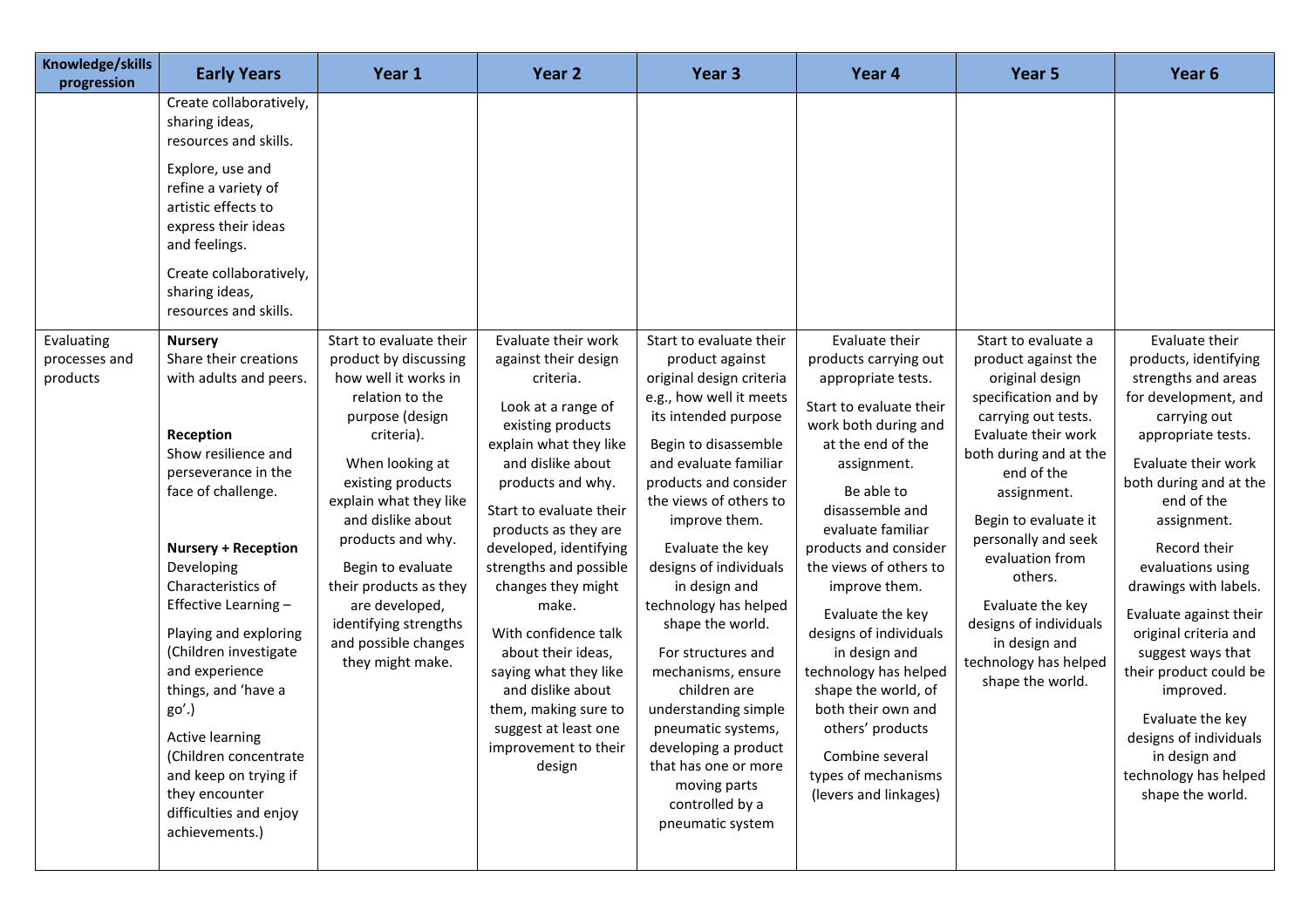| Creating and thinking<br>critically (Children<br>have and develop<br>their own ideas, make<br>links between ideas<br>and develop<br>strategies for doing<br>things.)<br>Begin to understand<br>Food<br><b>Nursery</b><br>that all food comes<br>Be increasingly<br>independent as they<br>from plants or<br>get dressed and<br>animals.<br>undressed, for<br>Explore the<br>example, putting<br>understanding that<br>coats on and doing up<br>food has to be                                                                                                                                                                                                                                                                                                                                 |                                                                                                                                                                                                                                                                                                                                                                                                                                                                                                                                                           |                                                                                                                                                                                                                                                                                                                                                                                                                                                                                                                                                        |                                                                                                                                                                                                                                                                                                                                                                                                                                                                                                                                                                                                                                 | Year 5                                                                                                                                                                                                                                                                                                                                                                                                                                                                                                                                                                                                    | Year 6                                                                                                                                                                                                                                                                                                                                                                                                                                                                                                                                                                                                                         |
|-----------------------------------------------------------------------------------------------------------------------------------------------------------------------------------------------------------------------------------------------------------------------------------------------------------------------------------------------------------------------------------------------------------------------------------------------------------------------------------------------------------------------------------------------------------------------------------------------------------------------------------------------------------------------------------------------------------------------------------------------------------------------------------------------|-----------------------------------------------------------------------------------------------------------------------------------------------------------------------------------------------------------------------------------------------------------------------------------------------------------------------------------------------------------------------------------------------------------------------------------------------------------------------------------------------------------------------------------------------------------|--------------------------------------------------------------------------------------------------------------------------------------------------------------------------------------------------------------------------------------------------------------------------------------------------------------------------------------------------------------------------------------------------------------------------------------------------------------------------------------------------------------------------------------------------------|---------------------------------------------------------------------------------------------------------------------------------------------------------------------------------------------------------------------------------------------------------------------------------------------------------------------------------------------------------------------------------------------------------------------------------------------------------------------------------------------------------------------------------------------------------------------------------------------------------------------------------|-----------------------------------------------------------------------------------------------------------------------------------------------------------------------------------------------------------------------------------------------------------------------------------------------------------------------------------------------------------------------------------------------------------------------------------------------------------------------------------------------------------------------------------------------------------------------------------------------------------|--------------------------------------------------------------------------------------------------------------------------------------------------------------------------------------------------------------------------------------------------------------------------------------------------------------------------------------------------------------------------------------------------------------------------------------------------------------------------------------------------------------------------------------------------------------------------------------------------------------------------------|
|                                                                                                                                                                                                                                                                                                                                                                                                                                                                                                                                                                                                                                                                                                                                                                                               |                                                                                                                                                                                                                                                                                                                                                                                                                                                                                                                                                           |                                                                                                                                                                                                                                                                                                                                                                                                                                                                                                                                                        |                                                                                                                                                                                                                                                                                                                                                                                                                                                                                                                                                                                                                                 |                                                                                                                                                                                                                                                                                                                                                                                                                                                                                                                                                                                                           |                                                                                                                                                                                                                                                                                                                                                                                                                                                                                                                                                                                                                                |
| zips.<br>farmed, grown<br>Be increasingly<br>elsewhere (e.g.,<br>independent in<br>home) or caught.<br>meeting their own<br>Start to understand<br>care needs, e.g.,<br>how to name and sort<br>brushing teeth, using<br>foods into the five<br>the toilet, washing<br>groups<br>and drying their hands<br>thoroughly.<br>Begin to understand<br>that everyone should<br>Make healthy choices<br>eat at least five<br>about food, drink,<br>portions of fruit and<br>activity and<br>vegetables every day.<br>toothbrushing.<br>Recognise the need to<br>Regular<br>wash my hands<br>cooking/baking<br>before and after<br>related to<br>preparing food<br>Talk4Writing or<br>children's interests.<br>Describe tastes,<br>textures and<br>appearance of fruit<br>Reception<br>and vegetables | Know that food has to<br>be farmed, grown<br>elsewhere (e.g.,<br>home) or caught.<br>Know that food comes<br>from plants or<br>animals.<br>Become more<br>confident in naming<br>and sorting foods into<br>the five groups in 'The<br>Eat well plate'<br>Know that everyone<br>should eat at least five<br>portions of fruit and<br>vegetables every day<br>Understood and<br>applied the 'balanced<br>plate' model for<br>healthy eating, to the<br>product<br>Prepare a range of<br>ingredients which I<br>have selected, with<br>decreasing assistance | Start to know that<br>food comes from<br>plants or animals.<br>Know that food has to<br>be farmed, grown<br>elsewhere (e.g.,<br>home) or caught.<br>Understand how to<br>name and sort foods<br>into the five groups in<br>'The Eat well plate'<br>Know that everyone<br>should eat at least five<br>portions of fruit and<br>vegetables every day.<br>Demonstrate how to<br>prepare simple dishes<br>safely and<br>hygienically, without<br>using a heat source.<br>Demonstrate how to<br>use techniques such<br>as cutting, peeling,<br>and grating. | Understand that food<br>is grown (such as<br>tomatoes, wheat, and<br>potatoes), reared<br>(such as pigs, chickens<br>and cattle) and caught<br>(such as fish) in the<br>UK, Europe and the<br>wider world.<br>Understand how to<br>prepare and cook a<br>variety of<br>predominantly<br>savoury dishes safely<br>and hygienically<br>including, where<br>appropriate, the use<br>of a heat source.<br>Know how to use a<br>range of techniques<br>such as peeling,<br>chopping, slicing,<br>grating, mixing,<br>spreading, kneading<br>and baking safely and<br>with accuracy.<br>Know that a healthy<br>diet is made up from a | food is grown (such as<br>tomatoes, wheat and<br>potatoes), reared<br>(such as pigs, chickens<br>and cattle) and caught<br>(such as fish) in the<br>UK, Europe and the<br>wider world.<br>Begin to understand<br>that seasons may<br>affect the food<br>available.<br>Understand how food<br>is processed into<br>ingredients that can<br>be eaten or used in<br>cooking.<br>Know how to prepare<br>and cook a variety of<br>predominantly<br>savoury dishes safely<br>and hygienically<br>including, where<br>appropriate, the use<br>of a heat source.<br>Know that a healthy<br>diet is made up from a | Know that food is<br>grown (such as<br>tomatoes, wheat and<br>potatoes), reared<br>(such as pigs, chickens<br>and cattle) and caught<br>(such as fish) in the<br>UK, Europe and the<br>wider world.<br>Understand that<br>seasons may affect<br>the food available.<br>Understand how food<br>is processed into<br>ingredients that can<br>be eaten or used in<br>cooking.<br>Design and make a<br>product with<br>decreasing support<br>and guidance.<br>Know how to prepare<br>and cook a variety of<br>dishes to make up a<br>meal (bringing in meat<br>dishes) safely and<br>hygienically including,<br>where appropriate, |